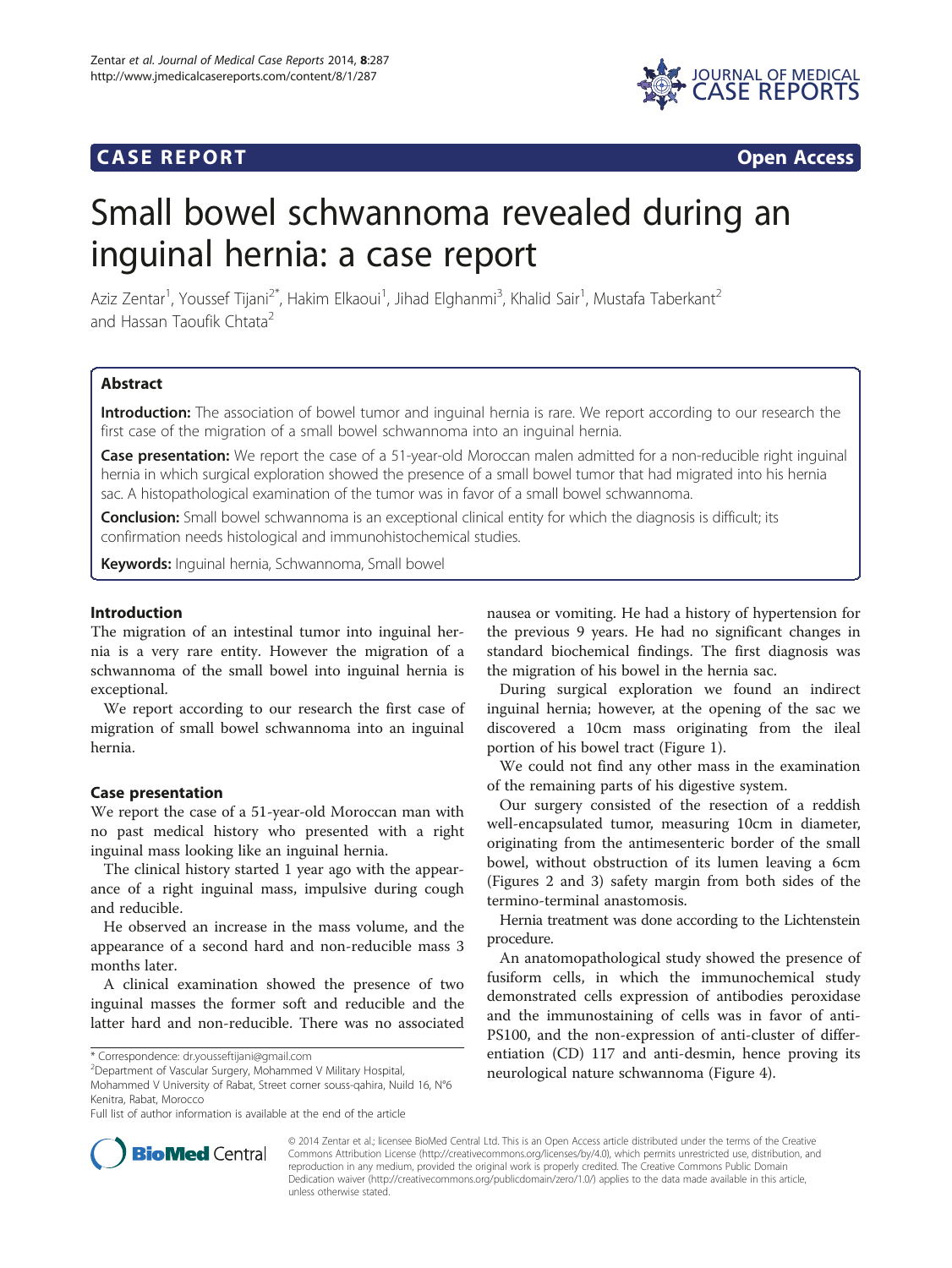<span id="page-1-0"></span>

# **Discussion**

The content of 10% of inguinal hernias is the bowel system [[1](#page-2-0)]. The literature reveals that hernias may also contain different abdominal organs, such as urological and gynecological organs [[2](#page-2-0),[3](#page-2-0)]; however less than 0.5% of hernias contain a tumor [[4\]](#page-2-0). According to Lejar's classification of primary tumors in the hernia sac, we may differentiate two types: saccular and intrasaccular [[5](#page-2-0)]. Saccular tumors involve the hernia sac such as mesothelioma; intrasaccular tumors involve organs inside the sac. The majority of intrasaccular tumors are of intestinal origin.



Figure 2 Operative view showing the mass is attached to the antimesenteric edge.



In a series of 22,000 inguinal hernioplasties described by Nicholson et al. [[6](#page-2-0)], they found that the incidence of tumor metastasis into the inguinal region is 0.07% of which 40% of the tumor metastases are secondary to intestinal tumor. The coexistence of an intra-abdominal mass and inguinal hernia was also reported [[6-10](#page-2-0)], one possible explanation for this is the increased intraabdominal pressure secondary to the presence of an intra-abdominal tumor, particularly in older patients [[9,11\]](#page-2-0). In our case report, the histopathological study was in favor of bowel schwannoma. Schwannoma localization in the bowel tract is rare and not frequently described in the literature, and it belongs to tumors of the bowel system which include digestive stromal tumors and differentiated tumors, which are less frequent [\[12\]](#page-2-0); the preferential localization of digestive tube schwannoma is the stomach [[13](#page-2-0),[14\]](#page-2-0). Other localizations are described but are rare: colon, rectum and esophagus [\[15-17](#page-3-0)]. The clinical presentation of this tumor is not specific, frequently the patient complains of dyspepsia and epigastric pain



Figure 4 Anatomopathologic aspect of bowel schwannoma.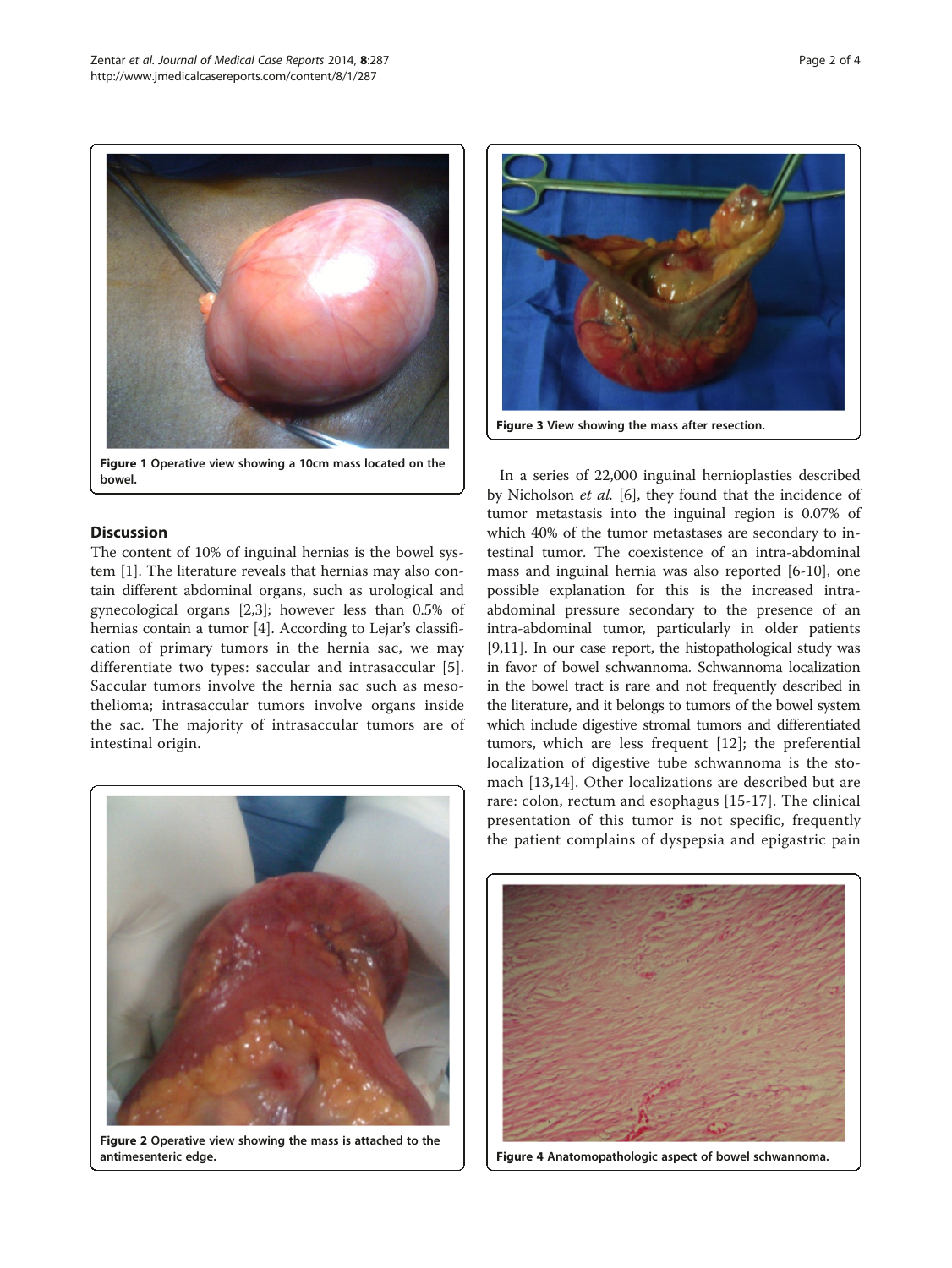<span id="page-2-0"></span>[13,14,[18\]](#page-3-0). In lower localization, the patient may complain of severe constipation and rectorrhagia [[15](#page-3-0)]. The age of the patient varies from 18- to 87-years old, with a mean age of 65 years [[15\]](#page-3-0); a slight predominance in women is found. Tumor [13[-16](#page-3-0)] size varies from 0.5 to 11cm [\[18](#page-3-0)] and giant schwannoma remain exceptional [[17](#page-3-0)]. Malignant schwannoma localization in the digestive tract is not described [[19](#page-3-0)].

In general, at endoscopic examination, the tumor appears submucosal with a large protrusion into the lumen of the digestive tube associated to small erosions of the mucosa. A biopsy is usually negative [\[20](#page-3-0)] and the diagnosis is based on the anatomopathological study of the removed tumor. In immunostaining studies schwannomas are always positive for proteins S100, positive for glial fibrillary acidic protein and CD57 marker but less constant and always negative for muscle markers [14]. The treatment of colorectal schwannoma is segmental colectomy, hemicolectomy or enucleation [[15](#page-3-0)]. In fact, we could not find the association between Von Recklinghausen disease and the patient having digestive schwannoma [13[-15,21](#page-3-0)].

We should differentiate between schwannomas and digestive stromal tumors. The latter are rare; they frequently originate from the connective system of the digestive tube [[21\]](#page-3-0).

Four types are identified [13]:

- Smooth muscle cells tumor.
- Nervous system tumor.
- Nervous and smooth muscle cells tumors.
- Undifferentiated tumor.

Stomach and small bowel are the most frequent localization.

All submucosal tumors of the digestive layer are considered stromal tumors; neither endoscopy nor echoendoscopy may confirm the diagnosis, only histological examination and immunohistochemical study may give us the precise diagnosis. Digestive stromal tumors show structural and immunophenotypic heterogeneity according to the segment in the digestive tube, and in the same tumor, the expression of CD117 is frequent but less constant [11].

# Conclusions

The association of inguinal hernia and bowel schwannoma is exceptional; the prognosis is favorable.

The main difficulty is in precise diagnosis and for this histological and immunohistochemical studies are necessary.

# Consent

Written informed consent was obtained from the patient for publication of this case report and any accompanying images. A copy of the written consent is available for review by the Editor-in-Chief of this journal.

#### Abbreviations

ANTI PS 100: Antibodies peroxidase immunostaining 100; CD: Cluster of differentiation.

#### Competing interests

The authors declare that they have no competing interests.

#### Authors' contributions

AZ reviewed our patient's case, data and figures, and was a major contributor in writing the manuscript. HC and YT reviewed our patient's case and data, completed subsequent drafts of the manuscript and were major contributors in writing the manuscript. HE and JE were involved during the initial presentation of our patient's case and were major contributors in writing the manuscript. KS was involved during the initial presentation of our patient's case. MT reviewed our patient's case, data, coordinated the authors and was a major contributor in writing the manuscript. All authors read and approved the final manuscript.

#### Acknowledgement

This manuscript was prepared during the corresponding author's training and was supported by the authors.

#### Author details

<sup>1</sup>Department of Digestive Surgery, Mohammed V Military Hospital Mohammed V University of Rabat, Rabat, Morocco. <sup>2</sup>Department of Vascular Surgery, Mohammed V Military Hospital, Mohammed V University of Rabat, Street corner souss-qahira, Nuild 16, N°6 Kenitra, Rabat, Morocco. <sup>3</sup> Department of Urology B, Avicenne University Hospital, Rabat, Morocco

#### Received: 6 March 2014 Accepted: 21 July 2014 Published: 26 August 2014

#### References

- 1. McFayden BV, Mathis CR: Inguinal herniorrhaphy: complications and recurrences. Semin Laparosc Surg 1994, 1:128–140.
- 2. Habib FA, McAleese P, Kolachalam RB: Laparoscopic approach to the management of incarcerated hernia of appendices epiploicae: report of two cases and review of the literature. Surg Laparosc Endosc 1998, 8:425–428.
- 3. Oruc MT, Akbulut Z, Ozozan O, Coskun F: Urological findings in inguinal hernias: a case report and review of the literature. Hernia 2004, 8:76–79.
- 4. Yoell JH: Surprises in inguinal hernial sacs, diagnosis of tumors by microscopic examination. Calif Med 1959, 91:146–148.
- 5. Lejar J: Neoplasmesherniairesetperi-herniaires. Gaz Hosp 1889, 62:801.
- 6. Nicholson CP, Donohue JH, Thompson GB, Lewis JE: A study of metastatic cancer found during inguinal hernia repair. Cancer 1992, 69:3008–3011.
- 7. Hale MDA, Solla MJA: Complete colonic obstruction caused by a sigmoid colon cancer incarcerated in an inguinal hernia sac. South Med J 1991, 84:1280–1281.
- Lowenfels AB, Ahmed N, Rohman M, Lefkowitz M: Hernia-sac cancer. Lancet 1969, I:651.
- 9. Terezis NL, Dawis WC, Jackson FC: Carcinoma of colon associated with inguinal hernia. New Eng J Med 1963, 268:774–776.
- 10. Wlodarczyk A, Bielecki K, Ciesielski A, Kozicki I: Coexistence of left inguinal hernia and left colon cancer – a case report and literature review. Mater Med Pol 1996, 28:33–34.
- 11. Geelhoed GW, Millar RC, Ketcham AS: Hernia presentation of cancer in the groin. Surgery 1974, 75:436–441.
- 12. Bedossa P, Martin E: Quoi de neufsur les tumeursconjonctives du tube digestif? Ann Pathol 1994, 14:350–356.
- 13. Prevot S, Bienvenu L, Vaillant JC, Saint-Maur PP: Benign schwannoma of the digestive tract: a clinicopathologic and immunohistochemical study of five cases, including a case of esophageal tumor. Am J Surg Pathol 1999, 23:431–436.
- 14. Sarlomo-Rikala M, Miettinen M: Gastric schwannoma: a clinicopathological analysis of six cases. Histopathology 1995, 27:355–360.